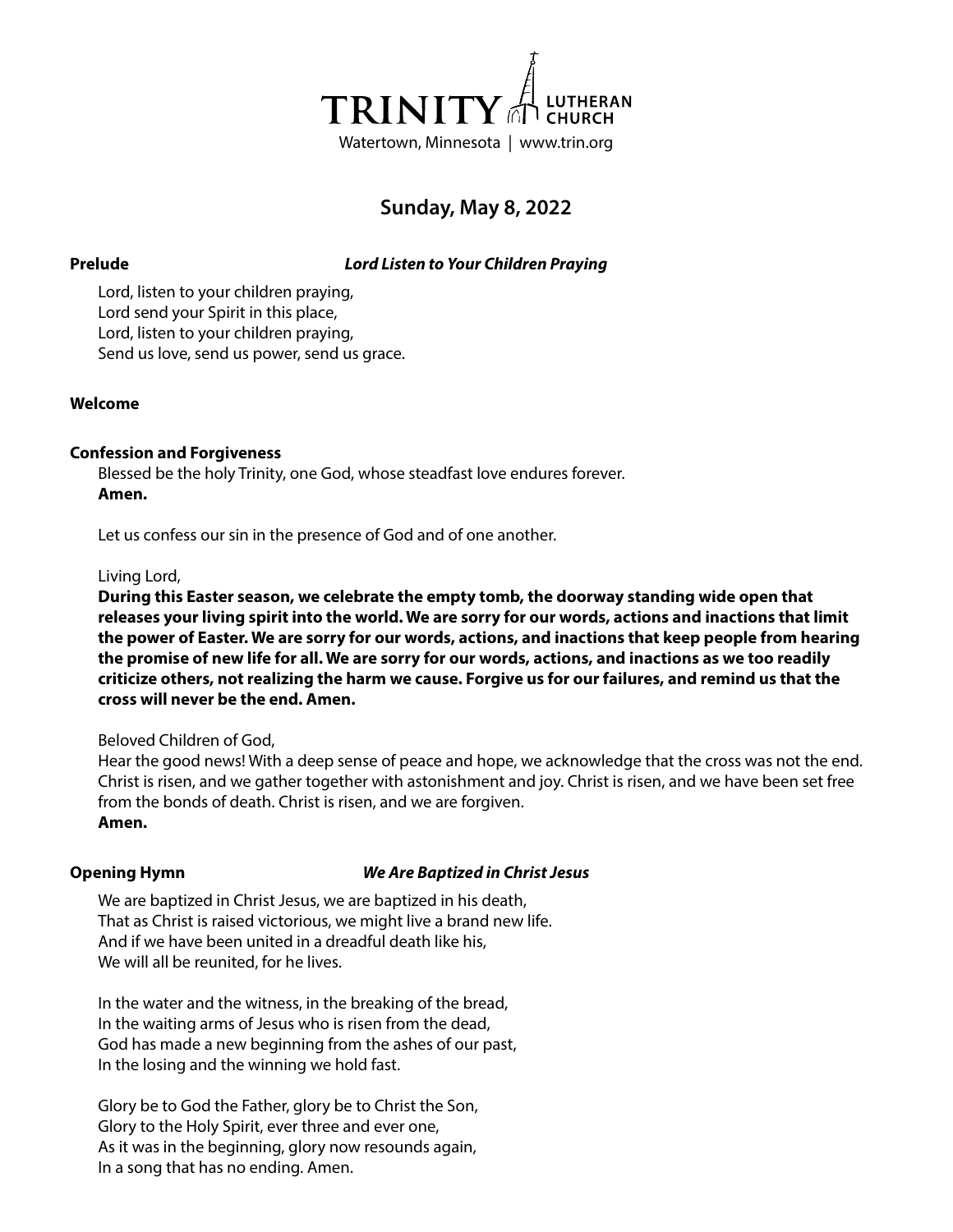# **Invocation**

The grace of our Lord Jesus Christ, the love of God, and the communion of the Holy Spirit be with you all.

# **An Easter Litany**

The path of the righteous is like the light of dawn,

which shines brighter and brighter until the full day. (Proverbs 4:18)

# **Lord, we lift your name on high.**

The people who walked in darkness have seen a great light.

Those who lived in a land of deep darkness, on them has light shined. (Isaiah 9:2)

# **Lord, we lift your name on high.**

Arise, shine; for your light has come, and the glory of the Lord has risen upon you. (Isaiah 60:1)

# **Lord, we lift your name on high.**

Let your light shine before others, so that they may see your good works and give glory to your Father in heaven. (Matthew 5:16)

# **Lord, we lift your name on high.**

The light shines in the darkness, and the darkness has not overcome it. (John 1:5)

# **Lord, we lift your name on high.**

Do all things as children of God in which you shine like stars in the world. (Philippians 2:14-16) **Lord, we lift your name on high.**

May God be gracious to us and bless us and make his face to shine upon us. (Psalm 67:1) **Lord, we lift your name on high.**

# **Liturgy** *Lord, I Lift Your Name on High*

Lord I lift your name on high, Lord I love to sing your praises, I'm so glad you're in my life, I'm so glad you came to save us. You came from heaven to earth to show the way, From the earth to the cross my debt to pay, From the cross to the grave, From the grave to the sky, Lord I lift your name on high.

# **Opening Prayer**

God, we sing to you songs of praise, knowing that we have been freed from the troubles of this world. Your Son, Jesus Christ has liberated our minds and removed the shackles from our hearts so that we are able to share your love with everyone. **Amen.**

# **Reading Acts 16**

# *Paul and Silas Freed From Prison*

About midnight Paul and Silas were praying and singing hymns to God, and the prisoners were listening to them. Suddenly there was an earthquake, so violent that the foundations of the prison were shaken; and immediately all the doors were opened and everyone's chains were unfastened. When the jailer woke up and saw the prison doors wide open, he drew his sword and was about to kill himself, since he supposed that the prisoners had escaped. But Paul shouted in a loud voice, "Do not harm yourself, for we are all here." The jailer called for lights, and rushing in, he fell down trembling before Paul and Silas. Then he brought them outside and said, "Sirs, what must I do to be saved?"They answered, "Believe on the Lord Jesus, and you will be saved, you and your household." They spoke the word of the Lord to him and to all who were in his house. At the same hour of the night he took them and washed their wounds; then he and his entire family were baptized without delay. He brought them up into the house and set food before them; and he and his entire household rejoiced that he had become a believer in God.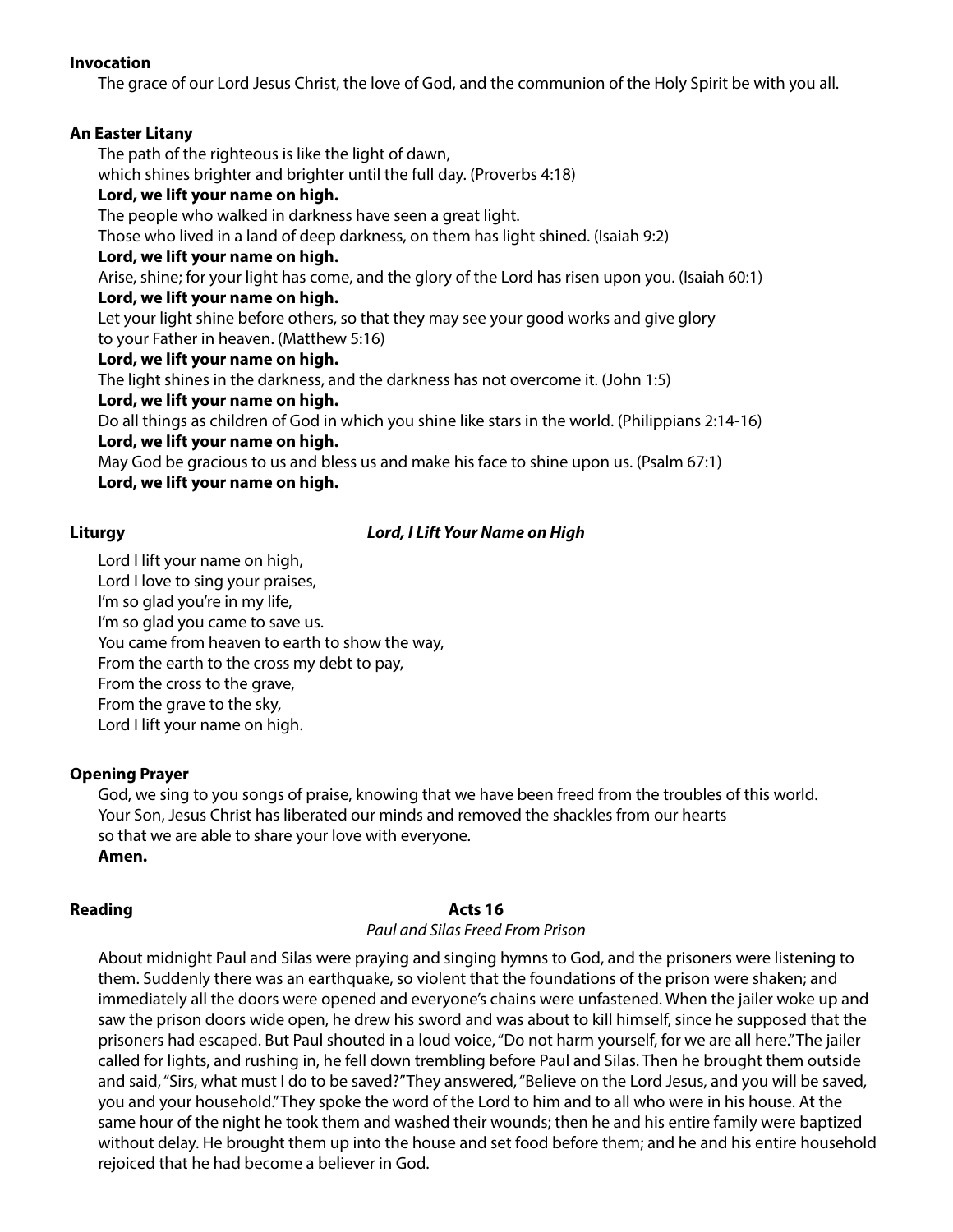#### **Message**

### **Hymn of the Day** *Children of the Heavenly Father*

Children of the heavenly Father, safely in his bosom gather, Nestling bird nor star in heaven, such a refuge e'er was given.

God, his own doth tend and nourish, in his holy courts they flourish, From all evil things he spares them, in his mighty arms he bears them.

Neither life nor death shall ever, from the Lord, his children sever, Unto them his grace he showeth, and their sorrows all he knoweth.

Though he giveth or he taketh, God his children ne'er forsaketh, His, the loving purpose solely, to preserve them, pure and holy.

### **Apostles' Creed**

**I believe in God, the Father almighty, creator of heaven and earth. I believe in Jesus Christ, God's only Son, our Lord, who was conceived by the Holy Spirit, born of the Virgin Mary, suffered under Pontius Pilate, was crucified, died, and was buried; he descended to the dead. On the third day he rose again; he ascended into heaven, he is seated at the right hand of the Father, and he will come to judge the living and the dead. I believe in the Holy Spirit, the holy catholic Church, the communion of saints, the forgiveness of sins, the resurrection of the body, and the life everlasting. Amen.**

# **Sharing of the Peace**

**Offering** *Thank you for your continued financial support. Give online at* www.trin.org/give*. Text donation amount to 833-381-0691.*

### **Closing Prayer**

Risen Lord, death could not contain you, your power of life has been set free, and we are now your Easter people. Let us draw strength from this worship, for we are ready to walk with you into the world, ready to be used by your Spirit, and ready to set love free for the good of all. The tomb is empty, and your light now shines in the world. Alleluia. **Amen.**